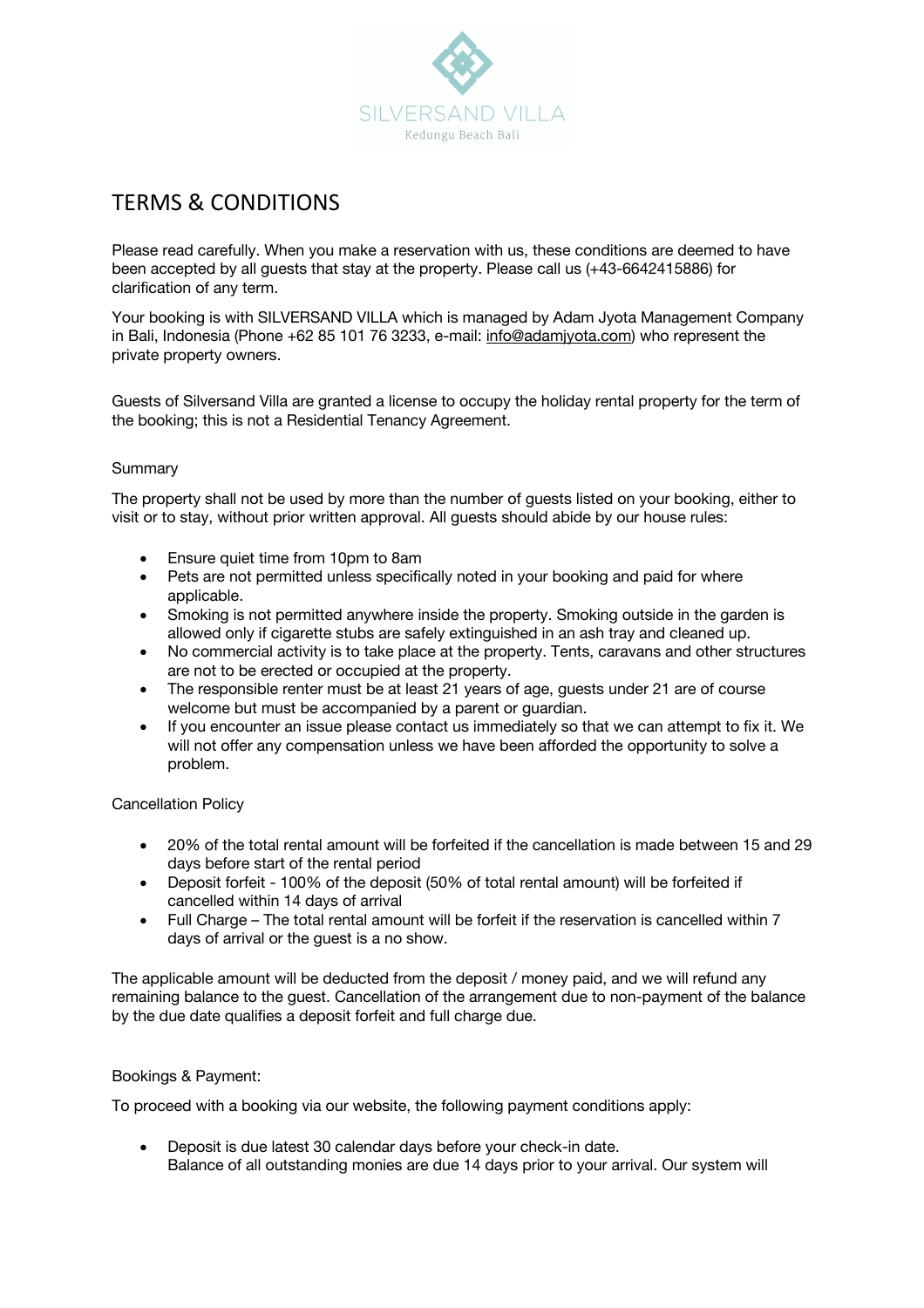

generate a reminder to your email address.

- Bookings will be cancelled if a payment is not received in accordance with the above terms.
- Fee for changes to booking: Once the booking is made *we reserve the right* to charge an additional fee of \$30 for any changes made. Refunds will only be available in line with the cancellation terms outlined above.
- Bond: As a condition of rental, guests who have not booked via an agent / online agent or paid via credit card are required to pay a Security Deposit of US\$250 (or equivalent in IDR) at check-in. It will be refunded at check-out. Other payment terms may apply to different booking websites. Please see the particular site for details.
- Credit Cards: Our booking system will save guest's credit card details in a secure account for the purpose of: 1.) Processing payments on the due date 2.) Charging the guest if: (a) A member of the SILVERSAND VILLA management team attends the property to see to an issue that is then deemed to be caused by the guest (US\$70 per callout) (b) A tradesperson attends the property to fix an issue that is deemed to be caused by the guest (invoice cost) 3.) Charging \$500 per offence should there be a credible noise complaint by the neighbours and/or the police/security are called to the property 4.) Charging \$500 per offence if there is, or there is evidence of a party or function at the property that has not been approved prior to the booking (including private parties with more than the confirmed number of guests present) 5.) Charge at cost to clean, repair or replace if there is malicious, deliberate or negligent damage to the property, pets have been allowed on furniture or in/on beds, or there is evidence of smoking inside the property. We will only charge the guests' card in accordance with our terms and conditions.
- Security Deposit: Our team inspects the villa and inventories its contents between each guest. You become financially responsible for any and all damage and loss to the property and its contents from the date and time you check in, to the date and time you check out. To avoid erroneous blame, you are required to immediately notify our team if anything is amiss when you arrive at the property. Prior to, or immediately upon, vacating the property, you must inform our team if there have been any incidents of loss or damage that have occurred during your occupancy. Your credit card may be charged at cost for repair and/or replacement if there is deliberate, malicious and/or negligent damage to property.
- Security Deposit for Events / Parties / Commercial Use You may be required to pay a refundable Security Deposit of \$1,500 if you are booking for a private function, commercial group, retreat or event and/or if you are staying for one month or longer or at the managements discretion. The Security Deposit will be retained until our team has completed the checkout inventory and inspection. Should the property be found excessively dirty or items are missing or damaged, the cost of additional cleaning and/or the cost of repair or replacement of property will be deducted from your deposit. The remainder of your deposit that is not applied to these expenses will be refunded to you within 14 days. You remain responsible for, and will be charged for, the cost of any damage, repair, or replacement in excess of the Security Deposit.

## Booking Details:

• Check in and out times: Regular check in is from 2.00pm. Check out is 11:00am. Further, we cannot guarantee that a property will be ready at the check in time. We will endeavour to have the property ready, however, circumstances may sometimes cause delays. There will be no refund or credit if a property is not ready at the said time. We may be able to offer an early check in or late check out - this will attract a charge. Paying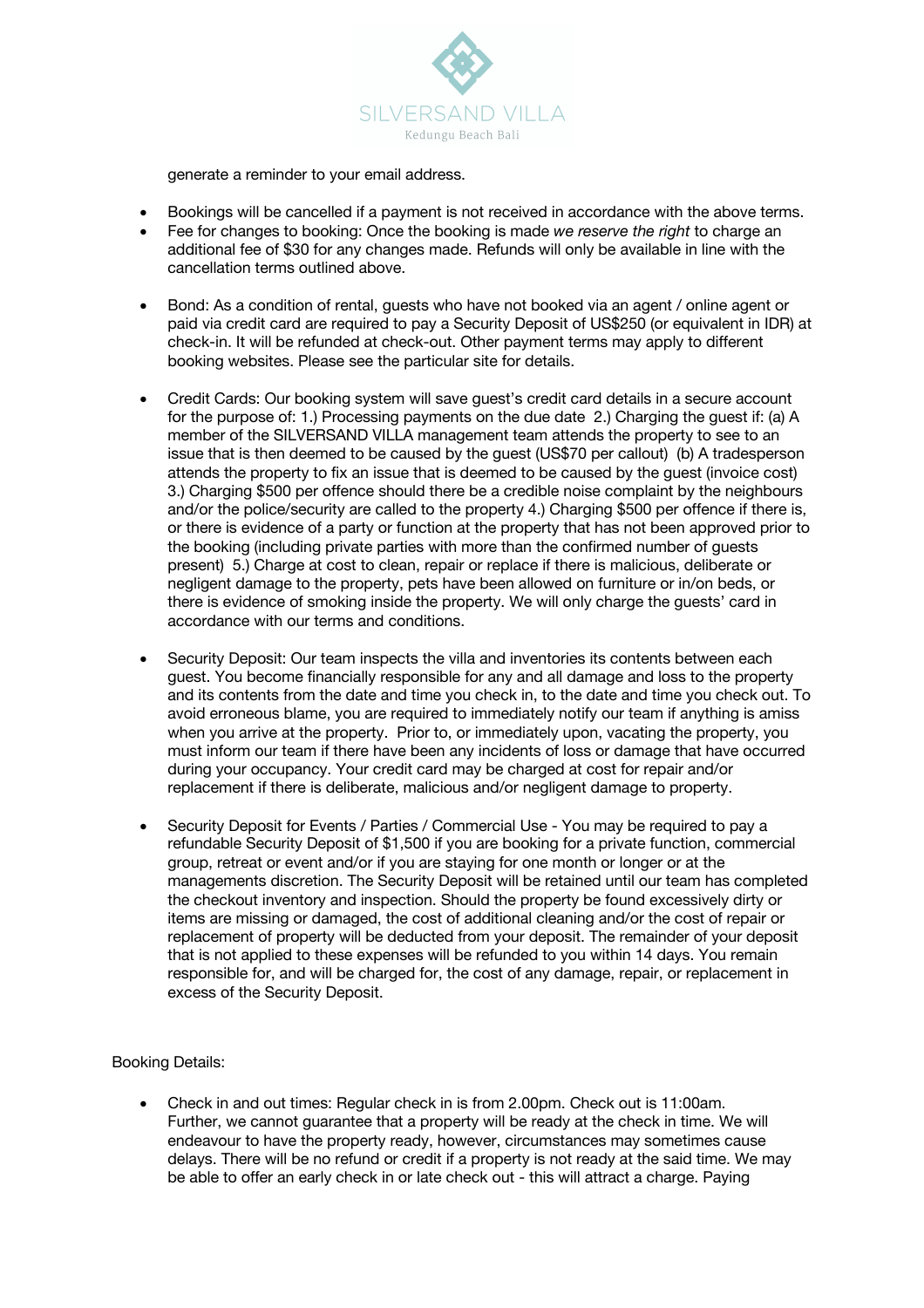

however, does not guarantee that this agreement can be honoured. If we are unable to honour early check in or late check out due to a back to back booking or unforeseen circumstances, a full refund of the extra fees charged will be provided. Unauthorised early check in or late check out will be charged at a minimum of 50\$.

- Changes to Booking: The tariff is for the maximum occupancy number or upon prior agreement the number of guests detailed on our confirmation email. If there is a change or discrepancy, you will need to contact us to make changes and ensure that those changes are documented. By paying a deposit, the guest is reserving for specific dates. The dates and the property cannot be changed, doing so would effectively cancel the original reservation and cancellation terms will apply. However, we may be able to transfer your booking to different dates or reduce the stay, at our discretion. SILVERSAND VILLA does not offer refunds or reschedule bookings due to weather events, traffic delays or natural disasters unless there is an official travel ban issued by the Indonesian government for Bali. You are encouraged to take out travel insurance to cover such events. No refunds will be given for late arrivals, early departures or unused days of your holiday rental property reservation. It is the guest's responsibility to advise our team at least a fortnight before the stay if beds are to be split or extra beds need to be made up (if paid for). Should advice not be received within 14 days changes will not be made.
- Guest Information & Obligations It is a condition of your stay that you adhere to our Terms and Conditions.
- Loss and Damage All damages, breakages or losses to the property, furniture and furnishing are to be reported immediately to ensure cover by Damage Protection. Should you discover a fault or breakage when you arrive, please advise us directly to avoid being charged for this damage. Children – No responsibility will be taken for children or pets staying at or visiting the property. Please supervise carefully, always taking into consideration fencing, pools, dams, stairs, verandahs, balconies and cleaning chemicals. Issues during the stay – If you encounter an issue contact us immediately so that we can attempt to fix it. We will not be able to consider compensation unless we have been afforded the opportunity to solve the problem.
- Third party services Should you engage the services of a third party during your stay such as a caterer, beautician, massage therapist etc, it is your responsibility to ensure that they adhere to these Terms and Conditions, and hold appropriate Public Liability insurance.
- Number of guests Each holiday property is equipped for a specific number of guests. No mattresses, tents, caravans or more cars than the property accommodates are allowed. The guest limits apply at all times during the booking. Any extra guests (this includes day visitors) above those that have been booked and paid for must be approved in writing prior to the stay. The owner has the right to charge for extra guests/visitors and to decline any request. Any unapproved excess guests/visitors may result in a party/function \$1000 fine, registration with a "bad guest" register, and/or reviews on booking sites.
- Noise We have a strict 'no party' policy. Only the quests staying at the property are permitted to be present. If you wish to have visitors in addition to booked guests, you must advise us in writing prior to your stay and ensure you receive written permission. If there is, or is evidence of a party/function, you may be asked to vacate the property and there will be a charge of US\$100 made. If you or any other guest receives a warning regarding excess noise or excess guests, you may be asked to leave the property IMMEDIATELY with no refund of monies. Noise audible outside the property is prohibited between 10pm and 8am. In addition, if the police are called to the property to deal with noise complaints or excess guests, or if we receive complaint/s from the neighbours during or after your stay, a fee of \$500 per offence will be charged. Noise disruption for these purposes includes: loud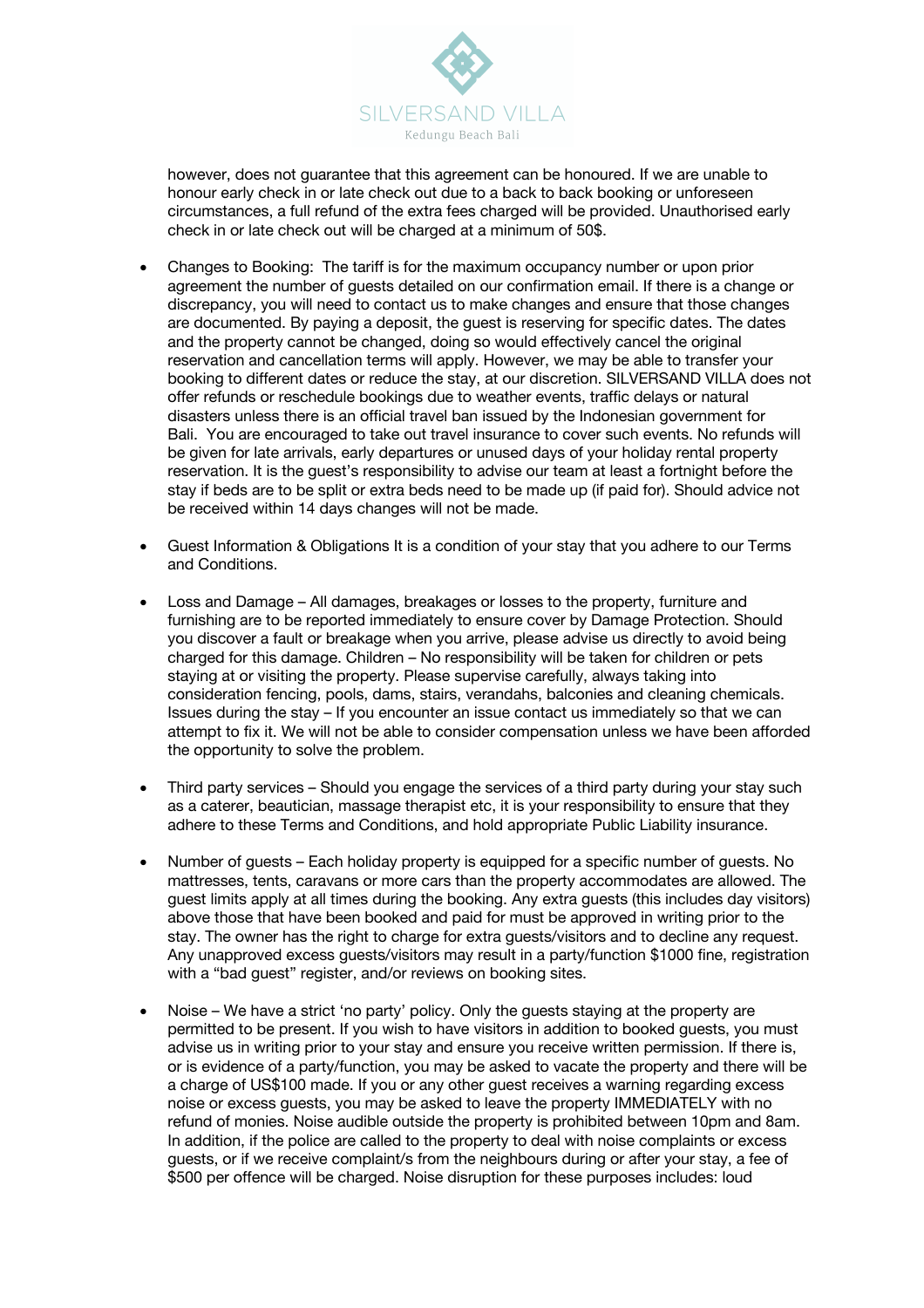

behaviour of any type that disrupts the peace and quiet of others; intrusive or abusive language; loud music or any other sounds affecting other residents that is audible outside the boundaries of the property.

- Good neighbour policy The property is a privately-owned home, and we enforce a good neighbour policy. Please treat the property with the same care you would use with your own residence and leave it in the same condition it was in when you arrived. You and other occupants agree to conduct yourselves throughout the stay in a manner that is respectful of and not disruptive to neighbours, traffic flow, or the community and that will not prompt complaints to SILVERSAND VILLA from the police, local council, neighbours, or neighbourhood.
- Security To prevent theft of or damage to your personal property, you agree to close and lock bedroom doors and windows when you are not present at the property and at check out.
- Pets Your pet is most welcome, but only for full 4 Bedroom Villa bookings. A pet surcharge will usually apply. This surcharge varies depending on the length of the stay, with a minimum charge of \$50. If you have your pet with you, it is expected that a few simple rules of courtesy are followed:

• All pets must be approved in writing prior to the stay • Any mess, including outdoors, must be wrapped and placed in outside bins • Pet bedding must be supplied by guest • While we allows your pet inside, please do not allow it onto furniture or into bedrooms. • You agree to pay for any damage, or extra cleaning required resulting from the pet having stayed.

- Criminal Activity Use of the property for any criminal activity is of course prohibited and may result in fines or prosecutions. This prohibition extends to use of the property's internet service, if any, for criminal activity. We will cooperate with any investigation of alleged criminal activity at the property during the stay.
- Lost property Guests are solely responsible for their belongings whilst staying at the property and are required to take the usual steps to prevent any property loss, including locking valuables into the safety boxes and look your bedrooms when not attended. If personal property is left behind, it is the guest's responsibility to arrange its return. If not claimed within 30 days, it will be disposed of.
- Owner Limitations of Liability Property We have taken great care to describe your holiday accommodation to you as accurately as possible. We cannot however, accept responsibility for incorrect descriptions, errors or omissions. Substitution of property - At times, situations arise over which we have no control such as extensive repairs or maintenance. We reserve the right to offer guests alternate accommodation of a similar standard, as available, at our discretion. In the unlikely event, we will notify you as soon as possible and make every reasonable effort to ensure you are satisfied. We cannot guarantee accommodation and, should an alternative not be found, you will be refunded. You hereby agree that, in this case, you will accept the refund as an acceptable outcome.
- Wildlife Our properties are maintained and cleaned regularly, however, wildlife is common in country and coastal areas, especially with an open air living concept. The owner do not accept liability for the unfortunate or seasonal visits of any wildlife including, but not limited to; insects, cockroaches, frogs, geckos, snakes, rodents, roaming house cats and spiders.
- Access The SILVERSAND VILLA owner and its representatives reserve the right to enter the property at any time, without notice, to protect and/or undertake maintenance of the property. We will provide notice to the guests wherever possible.